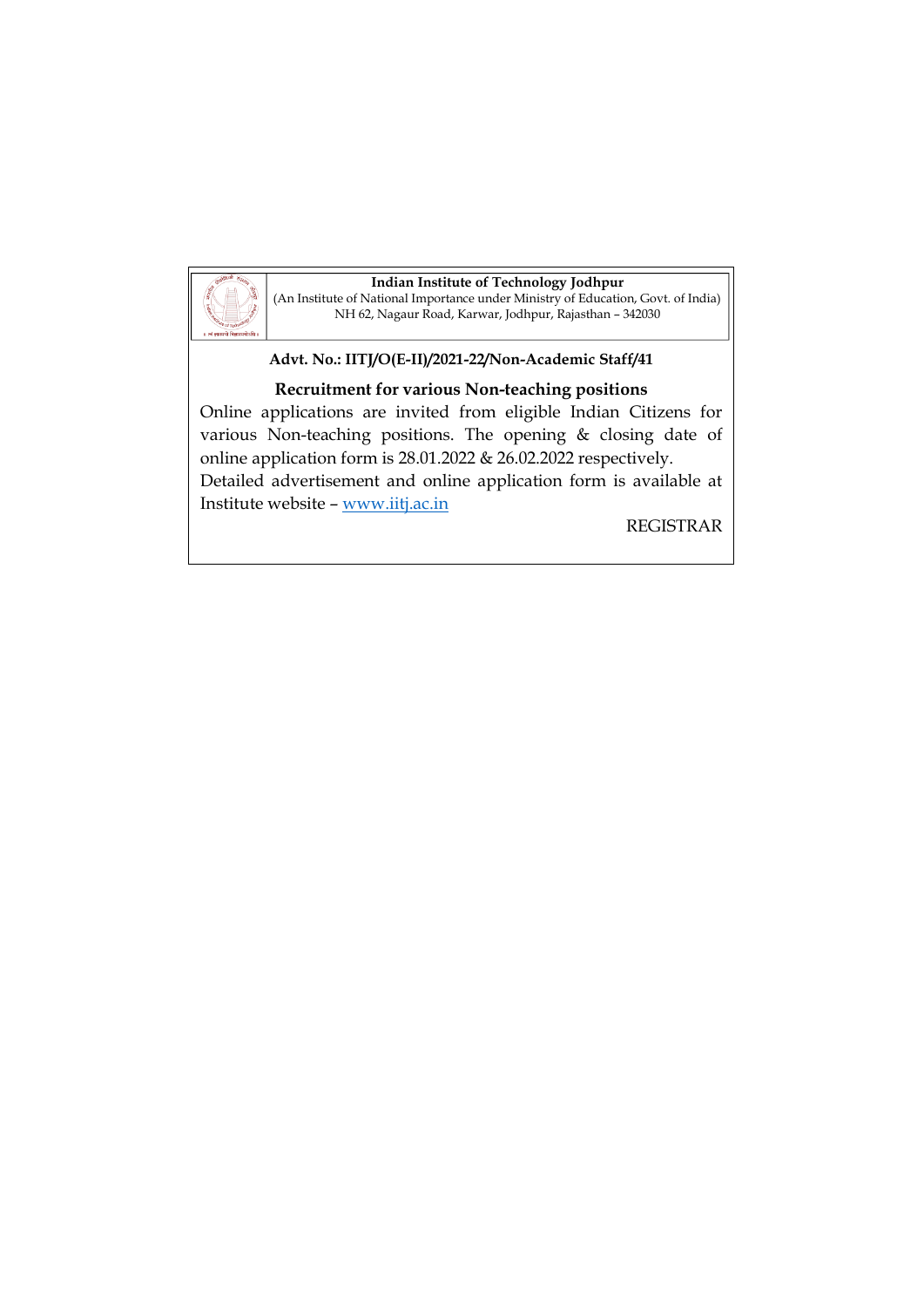

# **Indian Institute of Technology Jodhpur**

NH 62, Nagaur Road, Karwar 342030, Jodhpur

### **VACANCY NOTIFICATION**

#### **Advt. No. IITJ/O(E-II)/2021-22/Non-Academic Staff/41 28 January 2022**

IIT Jodhpur, an engineering & technology institute of national importance, is dedicated to education, research and development. The Institute promotes academic excellence in teaching and technology research. The Institute is looking for suitable Indian Nationals, through **ONLINE** applications only, for appointment on **Contract** basis initially for a period of three years and likely to be confirmed subject to satisfactory performance.

| S. No.         | Name of the Post                          | <b>Post Code</b> | <b>Posts</b> | Pay Level<br>(as per 7th CPC) | <b>Basic Pay</b><br>(as per 7 <sup>th</sup> CPC) | <b>Age Bar</b> |
|----------------|-------------------------------------------|------------------|--------------|-------------------------------|--------------------------------------------------|----------------|
| $\mathbf{1}$   | <b>ERP</b> Manager                        | 4101             | 01 (UR)      | Level 10                      | Rs. 56,100                                       | 45 Years       |
| $\overline{2}$ | Technical<br><b>Communication Manager</b> | 4102             | 01 (UR)      | Level 10                      | Rs. 56,100                                       | 45 Years       |
| 3              | <b>Industry Liaison Officer</b>           | 4103             | 01 (UR)      | Level 10                      | Rs. 56,100                                       | 50 Years       |
| $\overline{4}$ | Continuing Education<br>Programme Officer | 4104             | 01 (UR)      | Level 10                      | Rs. 56,100                                       | 50 Years       |
| 5              | Senior Software Engineer                  | 4105             | 03 (UR)      | Level 8                       | Rs. 47,600                                       | 35 Years       |
| 6              | System Administrator                      | 4106             | 01 (UR)      | Level 8                       | Rs. 47,600                                       | 35 Years       |
| $\overline{7}$ | Database Administrator                    | 4107             | $01$ (UR)    | Level 8                       | Rs. 47,600                                       | 35 Years       |
| 8              | Digital Content Designer                  | 4108             | $02$ (UR)    | Level 6                       | Rs. 35,400                                       | 35 Years       |
| 9              | Multimedia Content<br>Developer           | 4109             | 01 (UR)      | Level 6                       | Rs. 35,400                                       | 35 Years       |
| 10             | Software Engineer                         | 4110             | 02 (UR)      | Level 6                       | Rs. 35,400                                       | 35 Years       |

Details of eligibility criteria, qualification and experience can be downloaded from Institute website (https://oa.iitj.ac.in[/OA\\_REC\)](http://www.iitj.ac.in:8080/OA_REC). The online application is available at the same URL.

| <b>Gross</b> | Admissible benefits include Basic Pay, DA, Medical Facility and Transport Allowance, as per Government of |
|--------------|-----------------------------------------------------------------------------------------------------------|
| emoluments:  | India rules as applicable from time to time.                                                              |

| NOTE: | Applicants who have already applied for the any of the aforesaid post (IITJ/O(E-II)/2020-21/Non-Academic |
|-------|----------------------------------------------------------------------------------------------------------|
|       | Staff/35 dated 10 Feb., 2021) <b>refer point no. 8</b> of the general instructions of the advertisement. |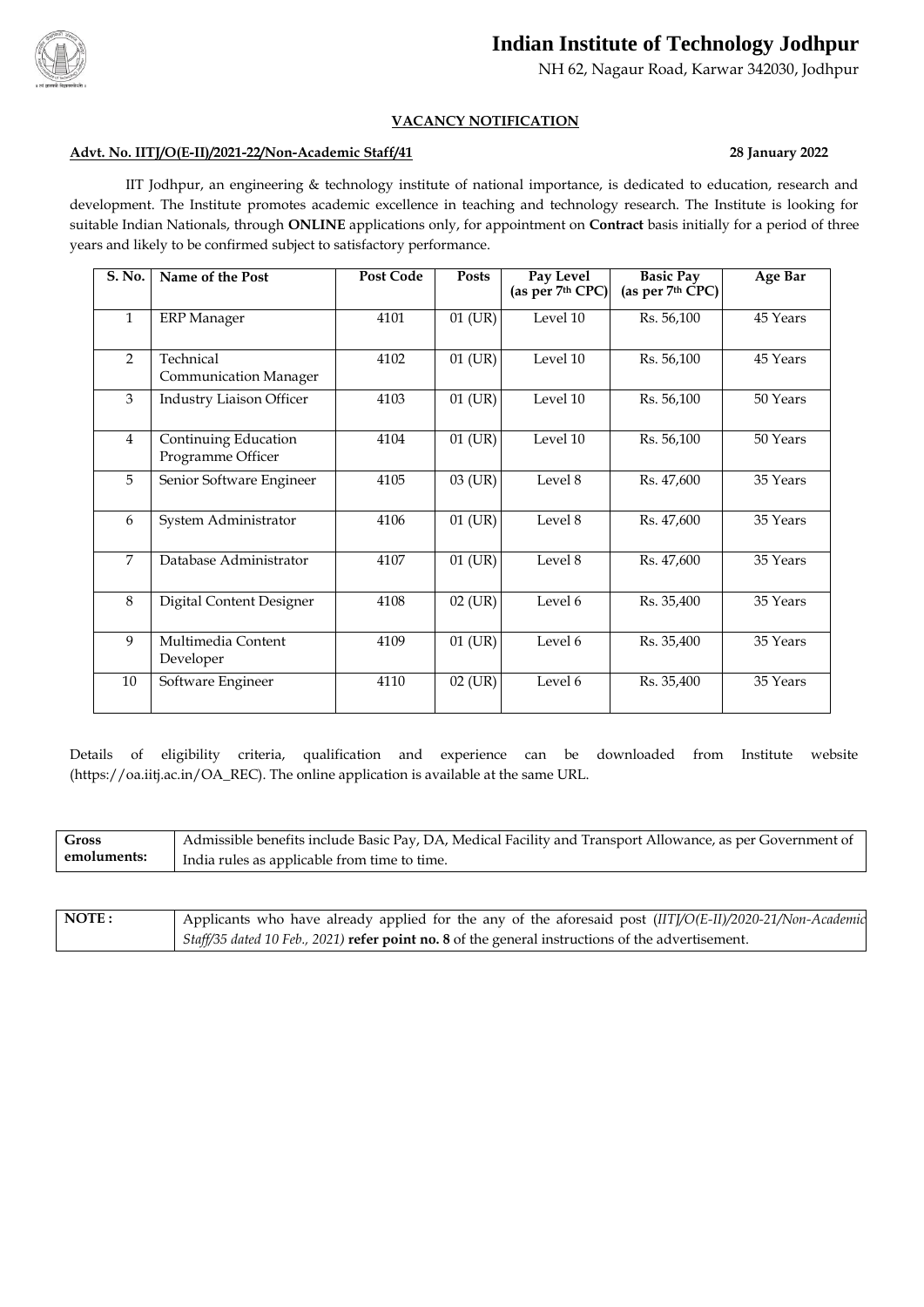|              |            | The essential, desirable qualifications and experience required for the above post(s), as per Serial Number, are as under:                                                                                                                                                                                              |
|--------------|------------|-------------------------------------------------------------------------------------------------------------------------------------------------------------------------------------------------------------------------------------------------------------------------------------------------------------------------|
| $\mathbf{1}$ |            | <b>ERP Manager [Post Code - 4101]</b>                                                                                                                                                                                                                                                                                   |
|              |            | <b>Essential Qualifications:</b>                                                                                                                                                                                                                                                                                        |
|              |            | (1) B.E./B.Tech. in Computer Sc. & Engg./Information Technology/Electronics & Electrical Communications or<br>MCA or M.Sc. in Computer Science from a reputed University/Institute with minimum 60% marks.<br>And                                                                                                       |
|              |            | Minimum 10 years IT experience and 5 years as project manager responsible for end to end project management<br>- including project planning, work assignment, delivery, client interaction, trouble-shooting, managing project<br>operational parameters and people management for min 20 members team                  |
|              |            | Out of 10 years, at least 2 years of exp. is required in ERP or Analogous projects.                                                                                                                                                                                                                                     |
|              | Desirable: |                                                                                                                                                                                                                                                                                                                         |
|              |            | (1) Demonstrated ability to manage multiple concurrent development projects in Java (Spring Framework, J2EE<br>technologies, especially on JSP, JDBC, XML),                                                                                                                                                             |
|              |            | (2) Proven Experience of Agile/DevOps methodology, Release Management, Test Driven Environment and<br>Continuous Integration                                                                                                                                                                                            |
|              |            | (3) Excellent Communication (Verbal/Written) skills in English,                                                                                                                                                                                                                                                         |
|              | (4)        | Contribute in all phases of the software development life cycle - requirement gathering, design, development,<br>testing, and implementation.                                                                                                                                                                           |
|              | (5)        | Any working experience at client places and for handling implementation especially in reputed academic<br>institutions and/or development and implementation of accounting module will get higher preference.                                                                                                           |
| 2            |            | <b>Technical Communication Manager [Post Code - 4102]</b>                                                                                                                                                                                                                                                               |
|              |            | <b>Essential Qualifications:</b>                                                                                                                                                                                                                                                                                        |
|              |            | (1) Postgraduate degree or equivalent in English/Communications/Applied Science/Engineering and Technology                                                                                                                                                                                                              |
|              |            | and other relevant fields with minimum 55% marks.                                                                                                                                                                                                                                                                       |
|              | (2)        | Certified training and experience in desktop publishing, multimedia production, online documentation.                                                                                                                                                                                                                   |
|              |            | (3) 05 years' of experience in the relevant field.                                                                                                                                                                                                                                                                      |
|              | Desirable: |                                                                                                                                                                                                                                                                                                                         |
|              |            | (1) Ability to write materials, develop design graphics and layout for print as well as web media; development of<br>web content.                                                                                                                                                                                       |
|              | (2)        | Should have computer literacy and experience of working with computer office applications, editing, proof-<br>reading and page composition skills.                                                                                                                                                                      |
| $\,3$        |            | <b>Industry Liaison Officer [Post Code - 4103]</b>                                                                                                                                                                                                                                                                      |
|              |            | <b>Essential Qualification:</b><br>Masters degree in Engineering/Technology with at least 55% marks in the qualifying degree from a recognized<br>University/Institute with at least 05 years' of relevant experience in Industry or Liaisoning with Industry at a<br>Managerial level.                                 |
| 4            |            | <b>Continuing Education Programme Officer [Post Code - 4104]</b>                                                                                                                                                                                                                                                        |
|              |            | <b>Essential Qualifications:</b>                                                                                                                                                                                                                                                                                        |
|              |            | Masters' degree in Engineering/Technology with at least 55% marks in the qualifying degree from a recognized<br>University/Institute with at least 05 years' of relevant experience in managing up-skilling & continuing<br>education programs.                                                                         |
| 5            |            | Senior Software Engineer [Post Code - 4105]                                                                                                                                                                                                                                                                             |
|              |            | <b>Essential Qualifications:</b>                                                                                                                                                                                                                                                                                        |
|              |            | B.E./B.Tech. in Computer Sc. & Engg./Information Technology/Electronics & Electrical Communications or<br>MCA or M.Sc. in Computer Science from a reputed University/Institute with minimum 60% marks.<br>And                                                                                                           |
|              |            | Minimum 6 years of software design and development experience in Spring Framework, J2EE technologies,<br>especially on JSP, JDBC, XML. Good database/SQL knowledge in RDBMS PostgreSQL/Oracle/Db2 or in any<br>other RDBMS tool.                                                                                        |
|              |            | Contribute in all phases of the software development life cycle - requirement gathering, design, development,<br>testing and implementation. Write well designed, testable, efficient code. Ability to apply advanced software<br>programming to solve complex business problems. Should be able to work independently. |
|              | Desirable: |                                                                                                                                                                                                                                                                                                                         |
|              |            | Knowledge of communication protocols TCP/IP, HTTP would be preferred. Any working experience at client                                                                                                                                                                                                                  |
|              |            | places and for handling implementation especially in reputed academic institutions and/or development and<br>implementation of academic/accounting module will get higher preference. Should have efficient                                                                                                             |
|              |            | communication skill, client handling skills and teaming.                                                                                                                                                                                                                                                                |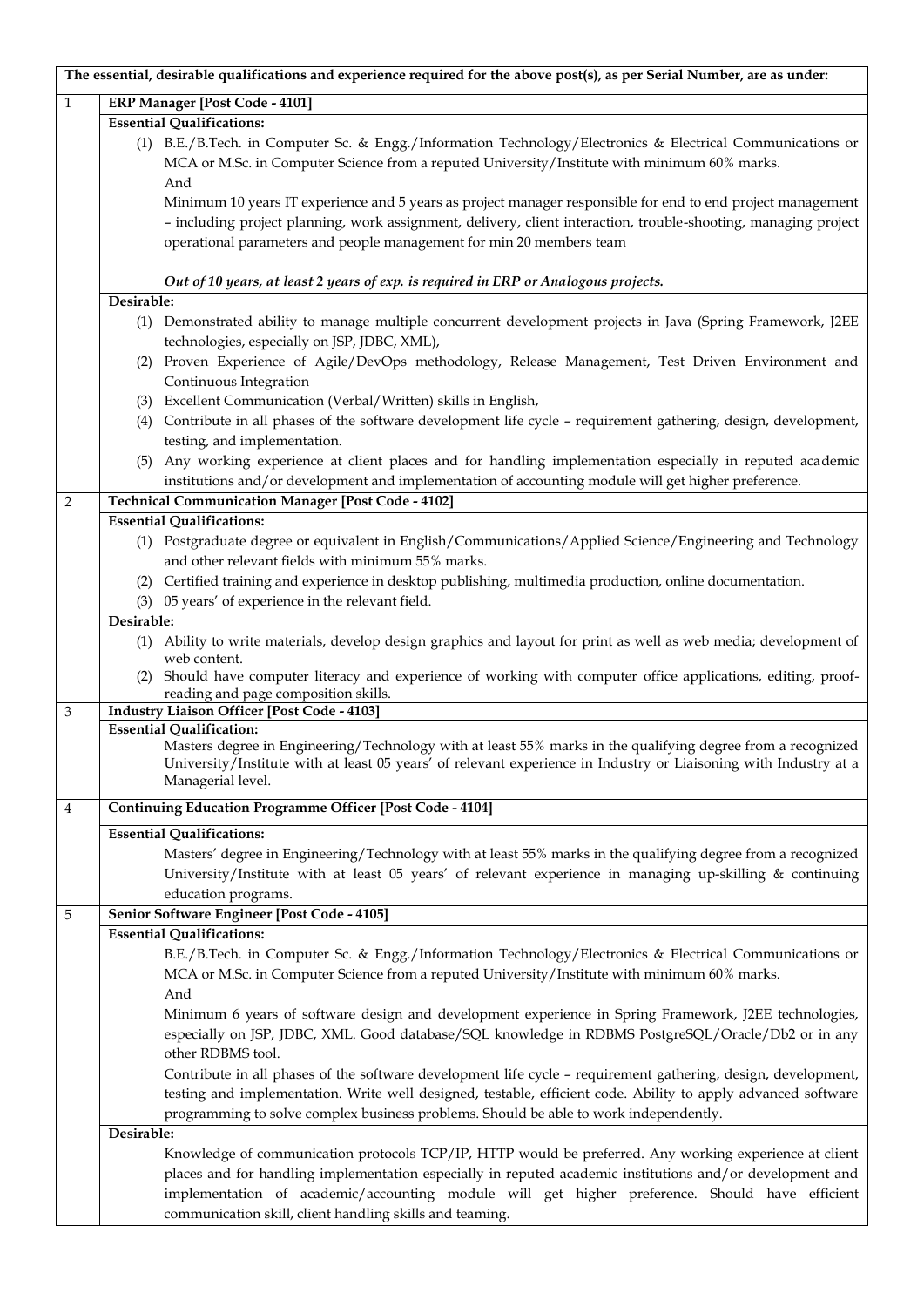| 6  | <b>System Administrator [Post Code - 4106]</b>                                                                 |
|----|----------------------------------------------------------------------------------------------------------------|
|    | <b>Essential Qualifications:</b>                                                                               |
|    | B.E./B.Tech. in Computer Sc. & Engg./Information Technology/Electronics & Electrical Communications or         |
|    | MCA or M.Sc. in Computer Science from a reputed University/Institute with minimum 60% marks.                   |
|    | And                                                                                                            |
|    | Persons with minimum 6 years hands on experience in Linux system administration.                               |
|    | Desirable:                                                                                                     |
|    | (1) Knowledge of communication protocols TCP/IP, HTTP would be preferred. Any working experience at client     |
|    | places and for handling implementation especially in reputed academic institutions will get higher preference. |
|    | Should have efficient communication skill, client handling skills and teaming.                                 |
| 7  | Database Administrator [Post Code - 4107]                                                                      |
|    | <b>Essential Qualifications:</b>                                                                               |
|    | B.E./B.Tech. in Computer Sc. & Engg./Information Technology/Electronics & Electrical Communications or         |
|    | MCA or M.Sc. in Computer Science from a reputed University/Institute with minimum 60% marks.                   |
|    | And                                                                                                            |
|    |                                                                                                                |
|    | Persons with minimum 6 years hands on experience in database administration in any RDBMS, preferably in        |
|    | PostgreSQL, Good SQL knowledge, query tuning in PostgreSQL/Oracle or in any other RDBMS.                       |
|    | Desirable:                                                                                                     |
|    | Knowledge of communication protocols TCP/IP, HTTP would be preferred. Any working experience at client         |
|    | places and for handling implementation especially in reputed academic institutions will get higher preference. |
|    | Should have efficient communication skill, client handling skills and teaming.                                 |
| 8  | Digital Content Designer [Post Code - 4108]                                                                    |
|    | <b>Essential Qualifications:</b>                                                                               |
|    | Degree or Diploma (at least 2 years) in Visual Communication or equivalent with minimum 55% marks.             |
|    | <b>Experience:</b>                                                                                             |
|    | Minimum 03 years' experience for Degree holder and 05 years' experience for Diploma holder in designing of     |
|    | Print, Digital and Multimedia content and handling of social media.                                            |
|    | Desirable:                                                                                                     |
|    | Proficiency in designing and editing software.                                                                 |
|    | Should have computer literacy and experience of working with computer office applications, editing, proof-     |
|    | reading and page composition skills.                                                                           |
| 9  | Multimedia Content Developer [Post Code - 4109]                                                                |
|    | <b>Essential Qualifications:</b>                                                                               |
|    | Bachelor Degree or Diploma (at least 2 years) in Videography or equivalent with minimum 55% marks and at       |
|    | least 03 years' experience in Multimedia & Digital Content Production.                                         |
|    | Desirable:                                                                                                     |
|    | Should have computer literacy and experience of working with computer office applications and Videography      |
|    | software.                                                                                                      |
| 10 | <b>Software Engineer [Post Code - 4110]</b>                                                                    |
|    | <b>Essential Qualifications:</b>                                                                               |
|    |                                                                                                                |
|    | B.E./B.Tech. in Computer Sc. & Engg./Information Technology/Electronics & Electrical Communications or         |
|    | MCA or M.Sc. in Computer Science from a reputed University/Institute with minimum 60% marks.                   |
|    | And                                                                                                            |
|    | Minimum 3 years of software design and development experience in Spring Framework, J2EE technologies,          |
|    | especially on JSP, JDBC, XML. Good database/SQL knowledge in RDBMS PostgreSQL/Oracle/Db2 or in any             |
|    | other RDBMS tool.                                                                                              |
|    | Contribute in all phases of the software development life cycle - requirement gathering, design, development,  |
|    | testing and implementation. Write well designed, testable, efficient code. Ability to apply advanced software  |
|    | programming to solve complex business problems. Should be able to work independently.                          |
|    | Desirable:                                                                                                     |
|    | Knowledge of communication protocols TCP/IP, HTTP would be preferred. Any working experience at client         |
|    | places and for handling implementation especially in reputed academic institutions and/or development and      |
|    | implementation of accounting module will get higher preference. Should have efficient communication skill,     |
|    | client handling skills and teaming.                                                                            |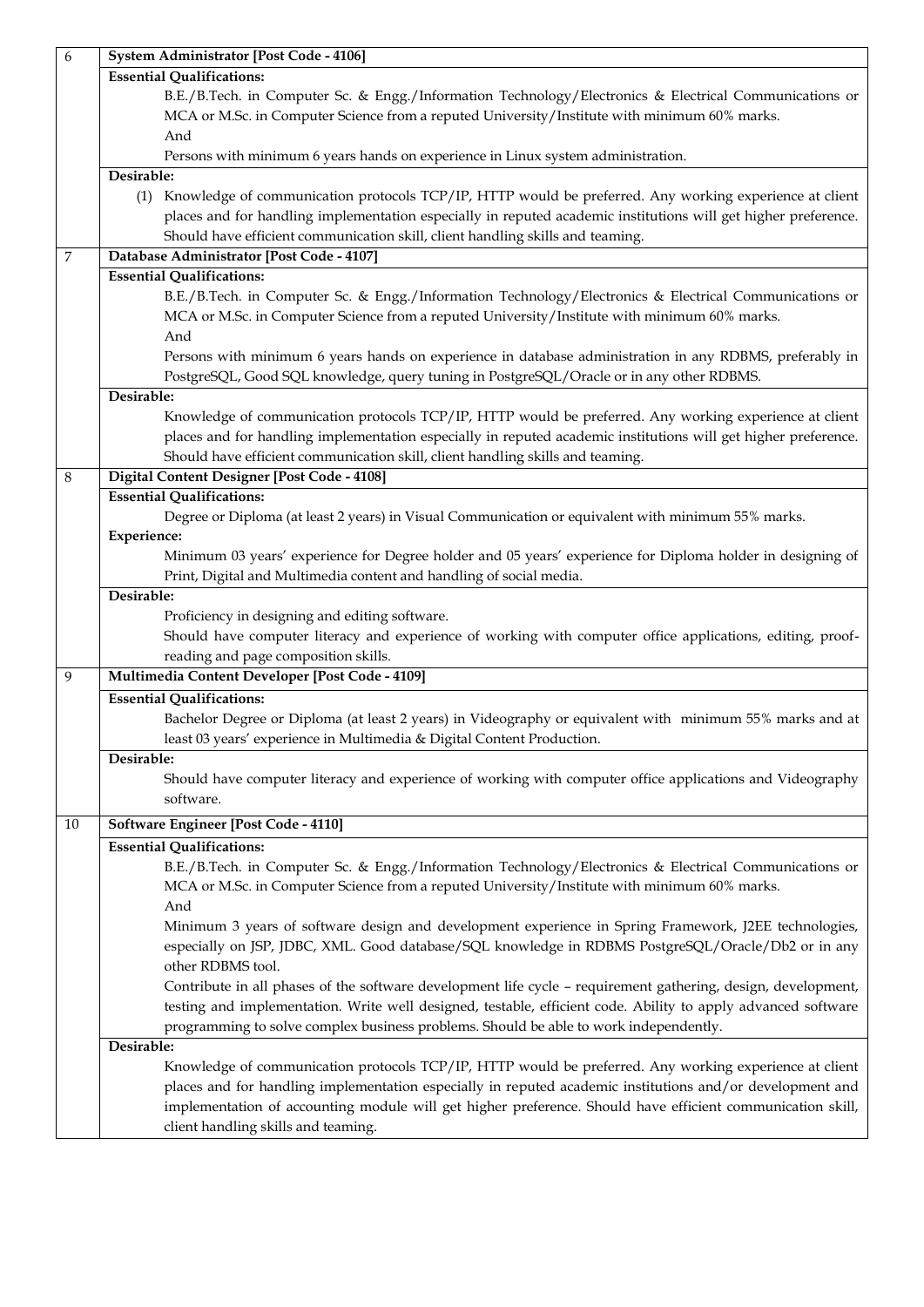| Steps to apply for above mentioned post(s) |                                           |  |
|--------------------------------------------|-------------------------------------------|--|
| Step 1                                     | <b>Online Registration</b>                |  |
| Step 2                                     | <b>Filling of Online Application Form</b> |  |
| Step 3                                     | Fee Submission (Online)                   |  |

| <b>IMPORTANT DATES</b>                                     |            |
|------------------------------------------------------------|------------|
| START DATE OF ONLINE REGISTRATION AND APPLICATION          | 28.01.2022 |
| <b>CLOSING DATE OF ONLINE REGISTRATION AND APPLICATION</b> | 26.02.2022 |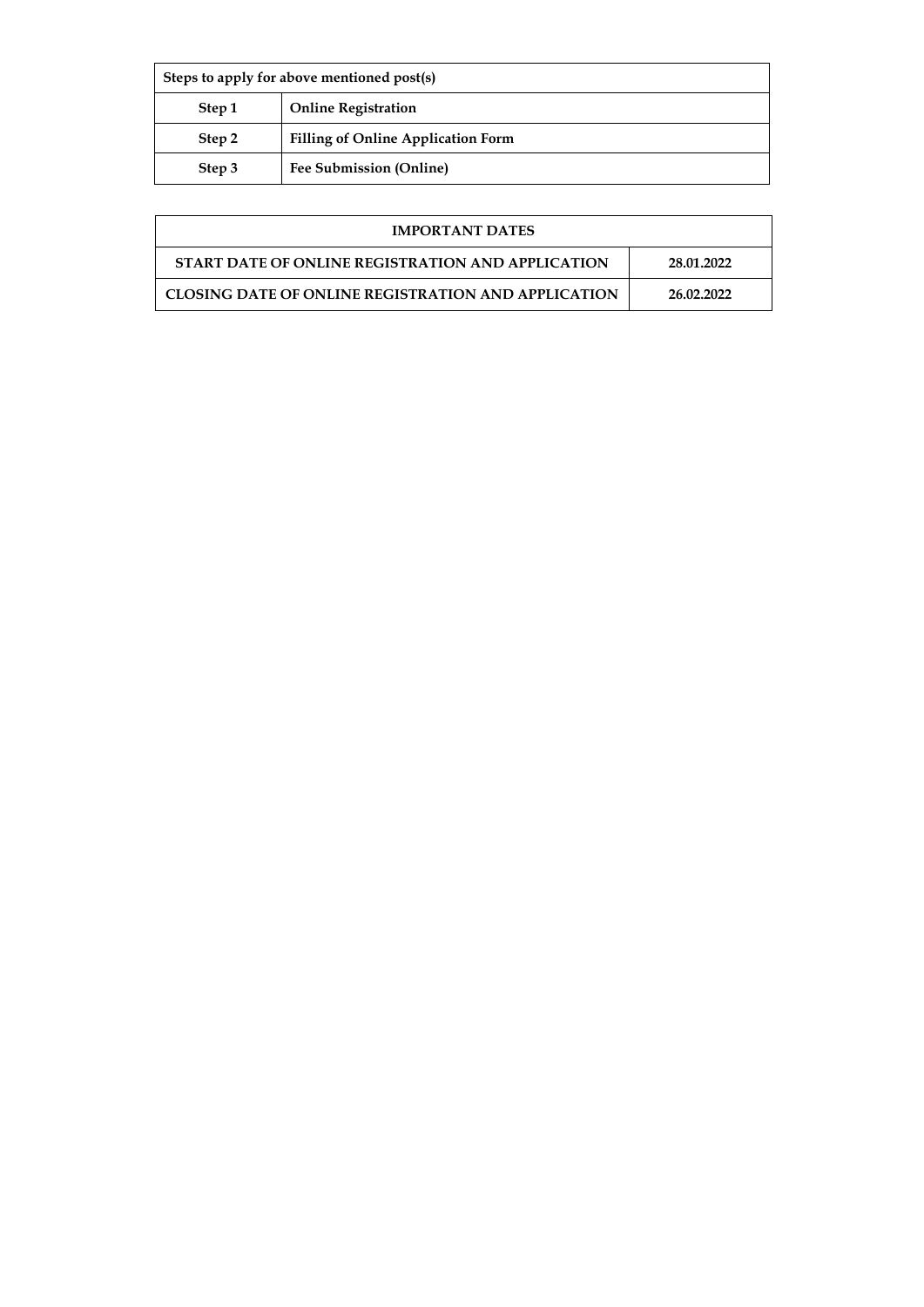| 01              | The applicants applying in response to this advertisement should satisfy themselves regarding their eligibility for the                                                                                                                             |
|-----------------|-----------------------------------------------------------------------------------------------------------------------------------------------------------------------------------------------------------------------------------------------------|
|                 | post applied for. They must be fulfilling eligibility criteria as on the closing date of applications failing which their                                                                                                                           |
|                 | application will be rejected. The Institute will retain online applications data of non-shortlisted candidates only for three<br>months after completion of recruitment process.                                                                    |
| $02\,$          | Each post carries retirement or terminal benefits as per Institute Rules.                                                                                                                                                                           |
| $03\,$          | Besides pay, each post carries allowances according to the Institute rules, which at present are at par with Central                                                                                                                                |
|                 | Government employees.                                                                                                                                                                                                                               |
| 04              | Applicants are advised to ensure, before applying, that they possess at least the minimum essential qualification and                                                                                                                               |
|                 | experience laid down for the post.                                                                                                                                                                                                                  |
| 05              | SC, ST, OBC, Ex-Serviceman & EWS applicants are required to attach the valid Caste/required Certificate. PWD<br>applicants are required to attach the Disability Certificate, in the format prescribed by the Government of India.                  |
| $06$            | Institute strives to have a workforce which reflects gender balance and women candidates are encouraged to apply.                                                                                                                                   |
| $\overline{07}$ | Age, qualification and experience will be calculated on the closing date of online submission of applications. Relaxation                                                                                                                           |
|                 | in age to SC, ST, OBC & PwD candidates would be admissible as per Government of India Rules for the reserved posts<br>of category.                                                                                                                  |
| ${\bf 08}$      | Those applicants who had already applied for the above re-advertised posts i.e. ERP Manager, Technical Communication                                                                                                                                |
|                 | Manager, Industry Liaison Officer, Continuing Education Programme Officer, Senior Software Engineer, System Administrator,                                                                                                                          |
|                 | Database Administrator, Digital Content Designer, Multimedia Content Developer, and Software Engineer vide advertisement                                                                                                                            |
|                 | no. IITJ/O(E-II)/ 2020-21/Non-Academic Staff/35 dated 10 Feb., 2021 are exempted to payment of required fee. However,                                                                                                                               |
|                 | they have to apply afresh against this advertisement.<br>Kindly note that applications filled by the applicants vide advertisement no. IITJ/O(E-II)/2020-21/Non-Academic Staff/35                                                                   |
|                 | dated 10 Feb., 2021 shall not be considered in any case.                                                                                                                                                                                            |
| 09              | The Institute reserves the right to:                                                                                                                                                                                                                |
|                 | (a) Hold Written Test, Trade Test, Presentation and/or Interview for selection, whenever circumstances so warrant;                                                                                                                                  |
|                 | (b) Withdraw any advertised post(s) at any time without giving any reason. Also, any consequential vacancy arising at                                                                                                                               |
|                 | the time of interview may be filled up from the available candidates. Thus, the number of positions may change;<br>(c) Offer the post at a level lower than that advertised, depending upon the qualifications, experience and performance          |
|                 | of the candidate; and                                                                                                                                                                                                                               |
|                 | (d) Draw from a reserve panel against the possible vacancies in future.                                                                                                                                                                             |
| 10              | The prescribed Essential Qualification and Experience indicated are a bare minimum; mere possession of same will not                                                                                                                                |
|                 | entitle applicants to be called for Test or Interview. Where number of applications received in response to an                                                                                                                                      |
|                 | advertisement is large, it may not be convenient and/or possible for the Institute to conduct test and interview for all<br>the applicants. In such cases, the Institute may restrict the number of applicants to be called for Written Test and/or |
|                 | Interview to a reasonable limit, on the basis of Qualification and Experience higher than the minimum prescribed in the                                                                                                                             |
|                 | advertisement. Therefore, applicants should furnish details of all qualifications and experience possessed in the relevant                                                                                                                          |
|                 | field, over and above (if any) the minimum qualifications prescribed along with documentary evidences.                                                                                                                                              |
| 11              | Candidates are required to attach self-attested copies of all relevant Certificates (both educational & experience) and pay                                                                                                                         |
|                 | requisite fee of the post. The responsibility of entries in the application form lies with the Applicant. If any declaration<br>given or information furnished by the applicant proves to be false, or found willfully suppressed any material      |
|                 | information, the candidate shall be liable for removal from service at any stage of your employment.                                                                                                                                                |
| $12\,$          | Applicant can see status of their application using their Log-in Id and Password on online portal at any point of time                                                                                                                              |
|                 | during the selection process.                                                                                                                                                                                                                       |
| 13              | The Institute reserves the right to relax age, qualifications and/ or experience in exceptional cases, or in case of persons                                                                                                                        |
|                 | already holding analogous positions in a university, research institute, industry, etc.                                                                                                                                                             |
| 14              | The experience required in a certain Grade Pay/Pay Level refers only to that in Central Government, State Government,<br>Semi - Government, PSEs, or Statutory or Autonomous organizations, Universities and reputed Institute or                   |
|                 | organizations under Central or State Government.                                                                                                                                                                                                    |
| 15              | Higher initial pay may be given to exceptionally qualified and deserving applicants selected.                                                                                                                                                       |
| 16              | The numbers of vacancies indicated in the notification are tentative. IIT Jodhpur reserves the right to increase or                                                                                                                                 |
| $17\,$          | decrease the number or NOT to fill any of these post(s) advertised.<br>Applicants have to pay a non-refundable application fees of Rs. 500 for posts having Pay Level 10 and Rs. 250 for other                                                      |
|                 | posts. Persons from the SC, ST, PH, Ex-Servicemen, Women and EWS categories are not required to pay application fee.                                                                                                                                |
|                 | Submitting the application form and paying fee should be done only through the online process; please visit Institute's                                                                                                                             |
|                 | website (www.iitj.ac.in) for the same. After submission of application and payment of fee, a PDF will be generated of the                                                                                                                           |
|                 | completed form and fees receipt. Applicants are advised to keep a copy of application form and fee receipt for future                                                                                                                               |
| 18              | reference.<br>Persons serving in Government, Semi-Government or Public Sector Undertakings should send THROUGH PROPER                                                                                                                               |
|                 | CHANNEL, the completed application form along with all relevant supporting documents and fee receipt in original,                                                                                                                                   |
|                 | failing which such persons shall be required to produce NOC before appearing for the Interview, provided they have                                                                                                                                  |
|                 | sent an Advance Copy of the complete application form along with fees receipt in original.                                                                                                                                                          |
| 19              | The persons applying for more than one post must apply separately for each post (along with payment of fees for each<br>post).                                                                                                                      |
| 20              | The complete postal address (including Telephone Number, Fax Number, Mobile Number and e-Mail address) of the                                                                                                                                       |
|                 | present employer mentioning the name of the organization and whether the organization is a Government, Semi-                                                                                                                                        |
| 21              | Government, Autonomous, Public Sector Enterprises or Private Sector, should be indicated in the Application Form.<br>Outstation Applicants called for test or interview, and who qualify for the last round of selection (namely interview), will   |
|                 |                                                                                                                                                                                                                                                     |
|                 | get reimbursement of fare (from the Place of Residence to Jodhpur and back by the shortest route) as per norms of the                                                                                                                               |